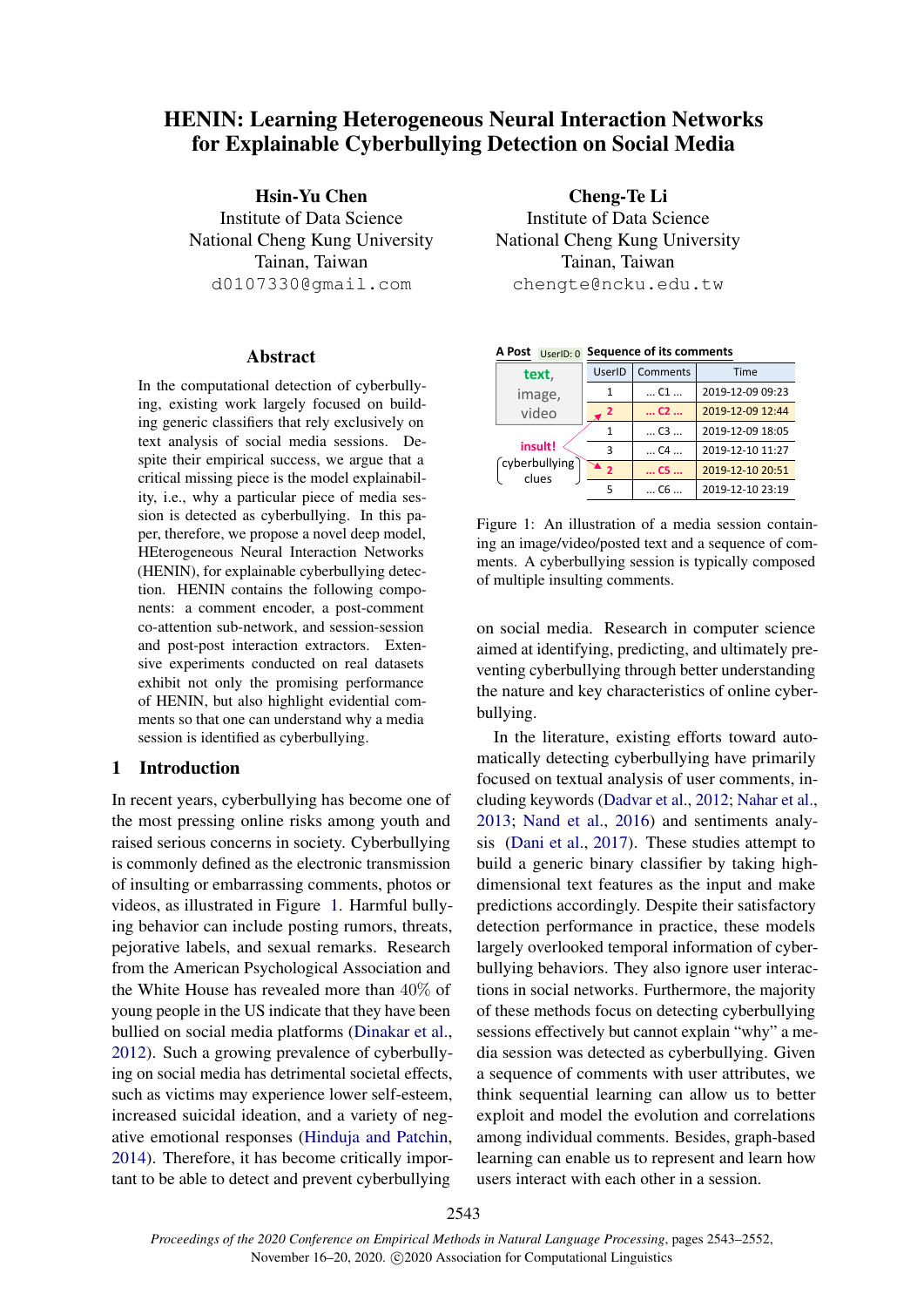This work aims to detect cyberbullying by jointly exploring explainable information from user comments on social media. To this end, we build an explainable cyberbullying detection framework, HEterogeneous Neural Interaction Networks (HENIN), through a coherent process. HENIN consists of three main components that learn various interactions among heterogeneous information displayed in social media sessions. A comment encoder is created to learn the representations of user comments through a hierarchical self-attention neural network so that the semantic and syntactic cues on cyberbullying can be captured. We create a postcomment co-attention mechanism to learn the interactions between a posted text and its comments. Moreover, two graph convolutional networks are leveraged to learn the latent representations depicting how sessions interact with one another in terms of users, and how posts are correlated with each other in terms of words.

Specifically, we address several challenges in this work: (a) how to perform explainable cyberbullying detection that can boost detection performance, (b) how to highlight explainable comments without the ground truth, (c) how to model the correlation between posted text and user comments, and (d) how to model the interactions between sessions in terms of users, and the interactions between textual posts in terms of words. Our solutions to these challenges result in a novel framework HENIN.

Our contributions are summarized as follows. (1) We study a novel problem of explainable cyberbullying detection on social media. (2) We provide a novel model, HENIN  $<sup>1</sup>$  $<sup>1</sup>$  $<sup>1</sup>$ , which jointly ex-</sup> ploits posted text, user comments, and the interactions between sessions and between posts to learn the latent representations for cyberbullying detection. (3) Experiments conducted on Instagram and Vine datasets exhibit the promising performance of HENIN, and the evidential comments and words highlighted by HENIN, for detecting cyberbullying media sessions with explanations.

# 2 Related Work

Relevant studies can be categories into social contexts-based and user comment-based approaches. Social contexts-based approaches utilize three categories of features, user-based, postbased, and network-based. (a) Post-based features rely on text analysis to identify cyberbullying evidences (e.g., profane words) on social media [\(Dad](#page-8-2)[var et al.,](#page-8-2) [2012;](#page-8-2) [Nahar et al.,](#page-8-3) [2013;](#page-8-3) [Nand et al.,](#page-8-4) [2016\)](#page-8-4). [Xu et al.](#page-9-0) [\(2012\)](#page-9-0) point out Latent Semantic Analysis(LSA) and Latent Dirichlet Allocation (LDA) can be used to learn latent representations of posts. In addition, *SICD* [\(Dani et al.,](#page-8-5) [2017\)](#page-8-5) further models post sentiments for cyberbullying detection. (b) User-based features are extracted from user profiles to measure their characteristics. Gender-specific features, user's past posts, account registration time, and frequently-used words are useful user-based features [\(Dadvar and De Jong,](#page-8-6) [2012;](#page-8-6) [Dadvar et al.,](#page-8-7) [2013\)](#page-8-7). (c) Existing studies [\(Cheng et al.,](#page-8-8) [2019b;](#page-8-8) [Tu et al.,](#page-9-1) [2018;](#page-9-1) [Wang](#page-9-2) [et al.,](#page-9-2) [2017\)](#page-9-2) also prove that network-based features are effective in detecting cyberbullying. These features are learned by constructing propagation networks or interaction networks that depict how posts are spread and how users interact with each other. User comment-based approaches utilize the sequence of user comments to detect cyberbullying of the source post. CONcISE [\(Yao et al.,](#page-9-3) [2019\)](#page-9-3) is a sequential hypothesis testing method conducted on the comment sequence to select the significant comment features. [Raisi and Huang](#page-9-4) [\(2018\)](#page-9-4) detect harassment-based cyberbullying by identifying expert-provided key phrases from user comments.

## 3 Problem Statement

Let  $S = \{s_1, s_2, ..., s_M\}$  denote a corpus of M social media sessions. Each media session contains the posted text and its subsequent comments. Let  $P$  be a posted text, consisting of  $N$  words  ${w_i}_{i=1}^N$ . Let  $C = {c_1, c_2, ..., c_T}$  be a set of T comments related to the post  $P$ , where each comment  $c_j = \{w_1^j\}$  $j_1^j,w_2^j$  $x_2^j,...\hat {w^j_{\mathcal{C}}}$  $Q_j$  contains  $Q_j$  words. Let  $G_{ss} = (V_S, E_S)$  be a session-session weighted graph, in which we consider each media session as a node  $s \in V_S$  and the similarity between sessions as an edge weight  $e_{(s_i,s_j)} \in E_S$ . Let  $G_{pp} = (V_P, E_P)$  be a post-post weighted graph, in which we consider each posted text as a node  $p \in V_P$  and the similarity between posts as an edge weight  $e_{(p_i,p_j)} \in E_P$ . We treat the cyberbullying detection problem as the binary classification problem, i.e., each media session is associated with a binary label  $y = \{0, 1\}$  with 1 representing a bullying session, and 0 representing a non-bullying session. At the same time, we aim to learn a rank

<span id="page-1-0"></span><sup>&</sup>lt;sup>1</sup>The Code of HENIN model is available at: [https://](https://github.com/HsinYu7330/HENIN) [github.com/HsinYu7330/HENIN](https://github.com/HsinYu7330/HENIN)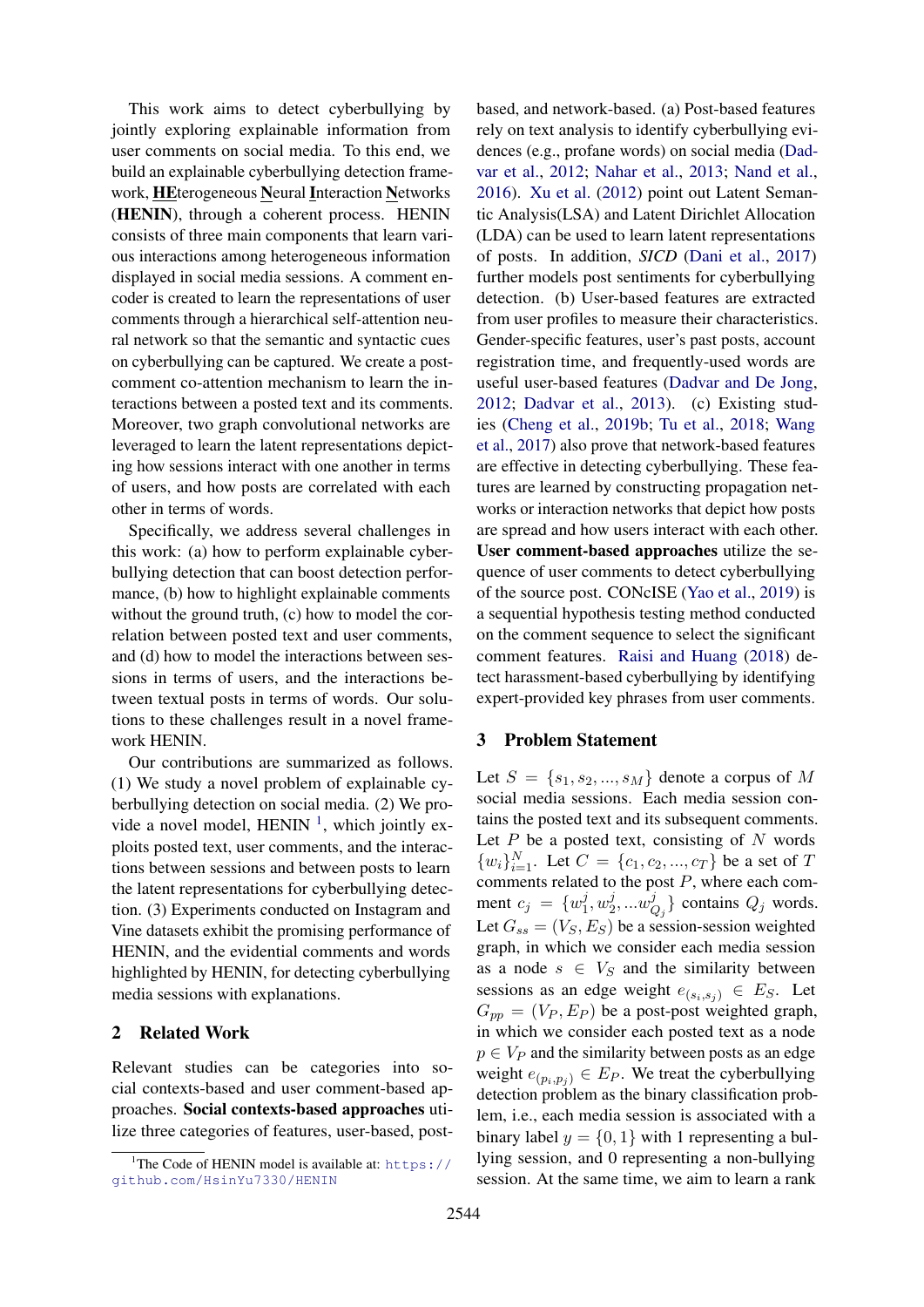<span id="page-2-0"></span>

Figure 2: The proposed HENIN model, which contains four components: a joint word-level and sentence-level comment encoder, a post-comment co-attention mechanism, session-session and post-post interaction extractors, and the final cyberbullying prediction.

list RC from all comments in  $\{c_j\}_{j=1}^T$ , according to the degree of explainability, where  $RC_k$  denotes the  $k_{th}$  most explainable comment. The explainability of comments denotes the impact degree of detecting the media session is cyberbullying or not. Formally, we can represent the problem as *Explainable Cyberbullying Detection*.

**Problem:** Given a posted text  $P$ , a set of related comments  $C$ , the session graph  $G_{ss}$  and the post graph  $G_{pp}$ , the goal is to learn a cyberbullying detection function  $f : f(P, C, G_{ss}, G_{pp}) \rightarrow (\hat{y}, RC)$ , such that it maximizes the prediction accuracy with explainable comments ranked highest in RC.

#### 4 The proposed HENIN Model

In this section, we present the details of the proposed HENIN, which jointly learns the hierarchical self-attention and graph convolutional neural networks for cyberbullying detection. It consists of four major components (Figure [2\)](#page-2-0): (1) a comment encoder (including word-level and sentence-level), (2) a post-comment co-attention mechanism, (3) session-session and post-post interaction extractors, and (4) a cyberbullying prediction component.

The comment encoder component depicts the modeling from the comment linguistic features to latent representation features through hierarchical word-level and sentence-level self-attention networks. The explainability degree of comments is learned through the attention weights within sentence-level self-attention learning. The postcomment co-attention mechanism is performed in the level of word embeddings. The mutual interactions between the posted text and comments can be learned through the post-comment co-attention. On the other hand, the session-session interaction extractor and the post-post interaction extractor aim at modeling how users interact across media sessions, and how words are correlated across posts, through two graph convolutional neural networks. Finally, the cyberbullying prediction is made by concatenating the representations of the aforementioned three components.

# 4.1 Comment Encoding

A set of comments related to the given media session contains linguistic cues at the word and sentence levels. Textual usages in comments provide different degrees of importance for explainability of why the session is detected as cyberbullying. For example, in a cyberbullying media session extracted from the Instagram dataset (see Section [5.1\)](#page-4-0), the comment "how the fuck are you even a fucking fan you cunt if you just talk shit about harry fuck you kaitlyn!", the words "fuck" and "shit" contribute more signals to reflect apparent and evidential emotion sense, compared to other ones. Meanwhile, this comment strongly expresses malicious remarks to someone, and therefore it is not only more explainable but also useful to determine whether it is a cyberbullying session.

Several studies have shown that improved document representations with highlighting important words and sentences for classification can be learned by hierarchical attention neural networks [\(Yang et al.,](#page-9-5) [2016;](#page-9-5) [Cheng et al.,](#page-8-9) [2019a\)](#page-8-9). Inspired by [\(Yang et al.,](#page-9-5) [2016\)](#page-9-5), we adopt a hierarchical neural network to model word-level and sentence-level representations through selfattention mechanisms. Specifically, we first learn the comment embedding vector by utilizing the word encoder with self-attention. Then we learn the comment representations through the sentence encoder with self-attention.

**Word Encoder.** Given a comment  $c_i$  with m words, we first embed the words to a latent space via the pre-trained word2vec model [\(Mikolov et al.,](#page-8-10) [2013\)](#page-8-10). Then we capture words' contextual relations among comments by calculating scaled dot-product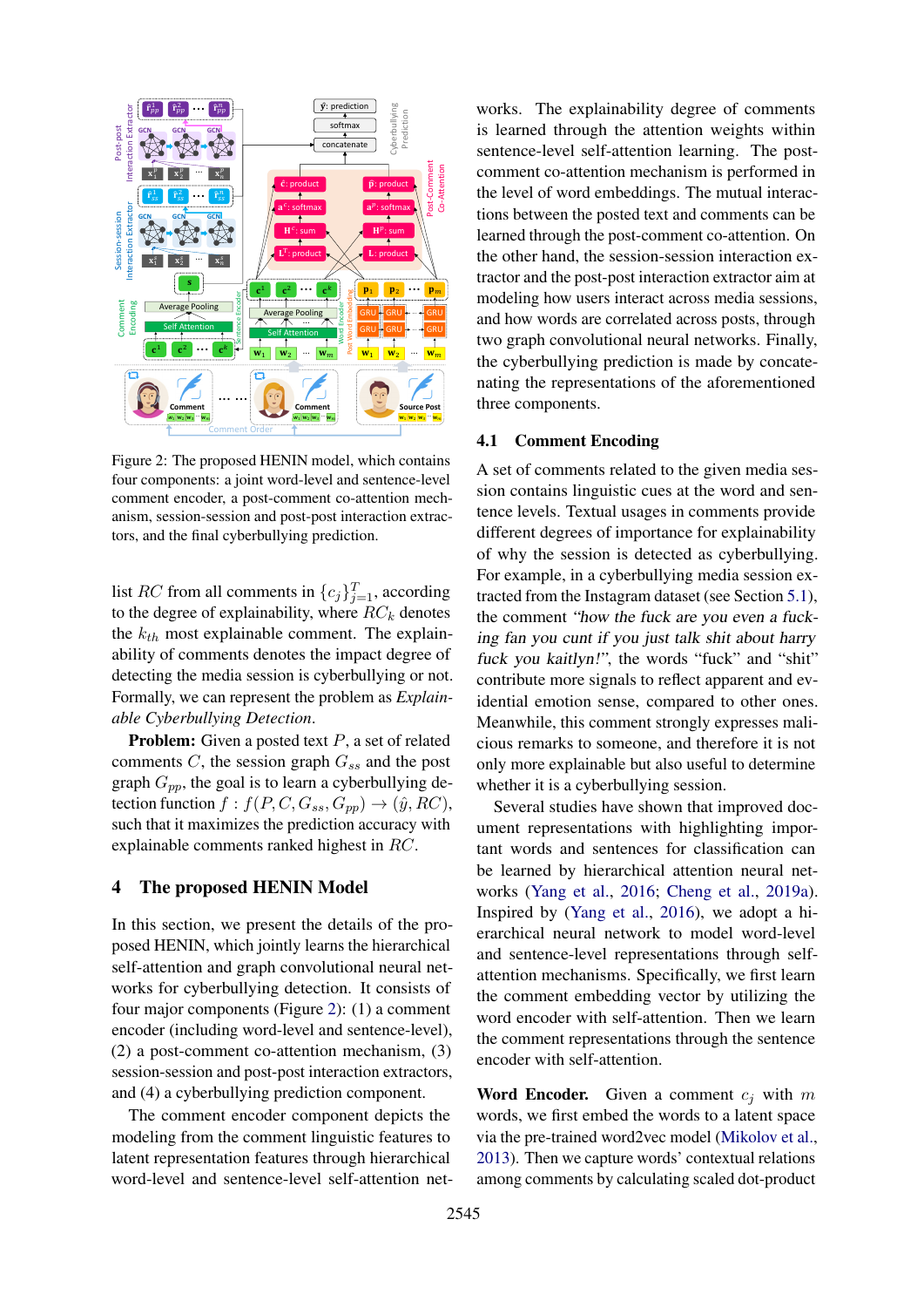attention [\(Vaswani et al.,](#page-9-6) [2017\)](#page-9-6). Specifically first, let word embeddings as input vectors  $x_i$ . The query vector sequence  $\mathbf{q}_i$ , the key vector sequence  $\mathbf{k}_i$ , and the value vector sequence  $v_i$  can be obtained by linear transformation, i.e.,  $\mathbf{q}_i = \mathbf{w}_q \mathbf{x}_i, \mathbf{k}_i = \mathbf{w}_k \mathbf{x}_i$ , and  $v_i = w_v x_i$ , where  $w_q, w_k, w_v$  are the learnable parameters through the networks. Next we compute the dot products of the query with all keys, compute the dot products of the query with an keys,<br>divide each by  $\sqrt{d_k}$  ( $d_k$  is the dimension of keys), and apply a softmax function to obtain the attention weights on the values:  $\mathbf{a}_i = \text{softmax}(\frac{\mathbf{q}_i \mathbf{k}_i^{\top}}{\sqrt{d_k}})$ , where  $a_i$  is an attention weight vector that measures the importance of each word in the comment. Finally, each word's hidden representation can be obtained by computing the dot products of attention weights  $a_i$  and the value vector sequence  $v_i$ . We take the average of the learned representations to generate the comment vector  $\mathbf{c}^j$ , given by:  $\mathbf{c}^j = \frac{\sum_{i=1}^m \mathbf{a}_i \mathbf{v}_i}{m}$ .

Sentence Encoder. Similar to the word encoder, we utilize the scaled dot-product attention to encode each media session. The aim is to capture the context information at the sentence level, and to generate the media session representation of post  $P_i$ , denoted by  $s^i$ , from the learned comment embedding vectors  $\{c^1, c^2, ..., c^k\}$ . Every post's sentence embedding s will be used as features for cyberbullying prediction.

#### 4.2 Post-Comment Co-attention Mechanism

To model the interaction between posted text and comments, we propose a post-comment coattention mechanism that learns the semantic wordlevel correlation between posted text and comments. That said, we intend to simultaneously learn and derive the attention weights of words on posted text and comments. Specifically first, similar to comment encoding, word embeddings of a posted text are obtained by a pre-trained word2vec model. We adopt recurrent neural networks with bidirectional gated recurrent units (GRU) to model word sequences from both directions of words. The bidirectional GRU contains the forward GRU  $\overrightarrow{f}$  that reads posted text  $p^i$  from word  $w_1^i$  to  $w_m^i$  and the backward GRU  $\overline{f}$  that reads posted text  $p^i$  from word  $w_m^i$  to  $w_1^i$ , given by: −→ given by:  $\overrightarrow{\mathbf{h}_t^i} = \overrightarrow{GRU}(\mathbf{w}_t^i)(t \in$ {1, ..., m}) and  $\mathbf{h}_t^i = \overbrace{GRU}^{i}(\mathbf{w}_t^i)$  ( $t \in \{m, ..., 1\}$ ). We obtain the embedding of word  $p_t^i$  in a posted text by concatenating its forward and backward hidden states  $\rightarrow$  $\mathbf{h}_t^i$  and ←−  $\mathbf{h}_t^i$ , i.e.,  $\mathbf{p}_t^i = [$  $\rightarrow$  $\mathbf{h}_t^i,$ ←−  $\dot{\mathbf{h}}_t^i$ . Then we can construct the feature matrix of words of posted

text  $\mathbf{P} = [\mathbf{p}^1, ..., \mathbf{p}^N]$ . Similarly the feature matrix of comments  $\mathbf{C} = [\mathbf{c}^1, ..., \mathbf{c}^T]$  can be derived.

The proposed co-attention mechanism attends to the posted text words and the comment simultaneously. By extending the co-attention formulation [\(Lu et al.,](#page-8-11) [2016;](#page-8-11) [Cui et al.,](#page-8-12) [2019\)](#page-8-12), we first compute the affinity matrix  $\mathbf{L} \in \mathbb{R}^{T \times N}$ :  $\mathbf{L} =$  $tanh(C^{\top}W_lP)$ , where  $W_l$  is a matrix of learnable weights. The affinity matrix L is used to transform the comment attention space to the posted text attention space, and vice versa for  $L^{\top}$ . As a result, we can consider the affinity matrix as a feature matrix, and learn to predict the posted text and comment attention maps  $\mathbf{H}^p$  and  $\mathbf{H}^c$ , as follows:  $\mathbf{H}^p = \tanh(\mathbf{W}_p \mathbf{P} + (\mathbf{W}_c \mathbf{C}) \mathbf{L})$ , and  $\mathbf{H}^c = \tanh(\mathbf{W}_c \mathbf{C} + (\mathbf{W}_p \mathbf{P}) \mathbf{L}^\top)$ , where  $\mathbf{W}_p$ ,  $\mathbf{W}_c$ are the matrices of learnable parameters. The attention weights of posted text and comments,  $a^p$  and  $\mathbf{a}^c$ , can be obtained by:  $\mathbf{a}^p = \text{softmax}(\mathbf{w}_{hp}^\top \mathbf{H}^p)$ ,  $\mathbf{a}^c = \text{softmax}(\mathbf{w}_{hc}^\top \mathbf{H}^c)$ , where  $\mathbf{w}_{hp}^\top$  and  $\mathbf{w}_{hc}^\top$  are vectors of learnable weight parameters. Based on the above attention weights, the posted text and comment attention vectors are obtained by calculating the weighted sum of the posted text features and comment features via:  $\hat{\mathbf{p}} = \sum_{i=1}^{N} \mathbf{a}_i^p \mathbf{p}^i$  and  $\hat{\mathbf{c}} = \sum_{i=1}^{T} \mathbf{a}_i^c \mathbf{c}^i$ , where  $\hat{\mathbf{p}}$  and  $\hat{\mathbf{c}}$  are the learned features vectors for posted text and comments, respectively, through the co-attention mechanism.

#### 4.3 Interaction Extractors

To learn and represent the potential interactions between two sessions as well as two text posts, we utilize multilayer neural networks that operate on graph data based on the layers of graph convolutional networks (GCN) [\(Kipf and Welling,](#page-8-13) [2016\)](#page-8-13). GCN is able to induce embedding vectors of nodes based on features of their neighborhoods. We create two multi-layer GCNs to learn the embeddings of the given session  $s_i$  and its posted text  $P_i$  from the session-session graph  $G_{ss}$  and the post-post graph  $G_{pp}$ , respectively.

Session-session Interaction Extractor. Let  $\mathbf{X} = (\mathbf{x}_1, \mathbf{x}_2, ..., \mathbf{x}_n) \in \mathbb{R}^{n \times p}$  be the vectors of user participation in all sessions, where  $n$  is the number of all sessions and  $p$  is the number of users. Each vector  $x_i$  is a multi-hot encoding that depicts how session  $s_i$  is participated by all users. Let matrix  $\hat{\mathbf{R}}_{ss}$  be the representations of all sessions learned from the session-session graph  $G_{ss} = (\mathbf{X}, \mathbf{A})$ , where  $\mathbf{A} \in \mathbb{R}^{n \times n}$  encodes the pairwise relationships (such as cosine similarity, which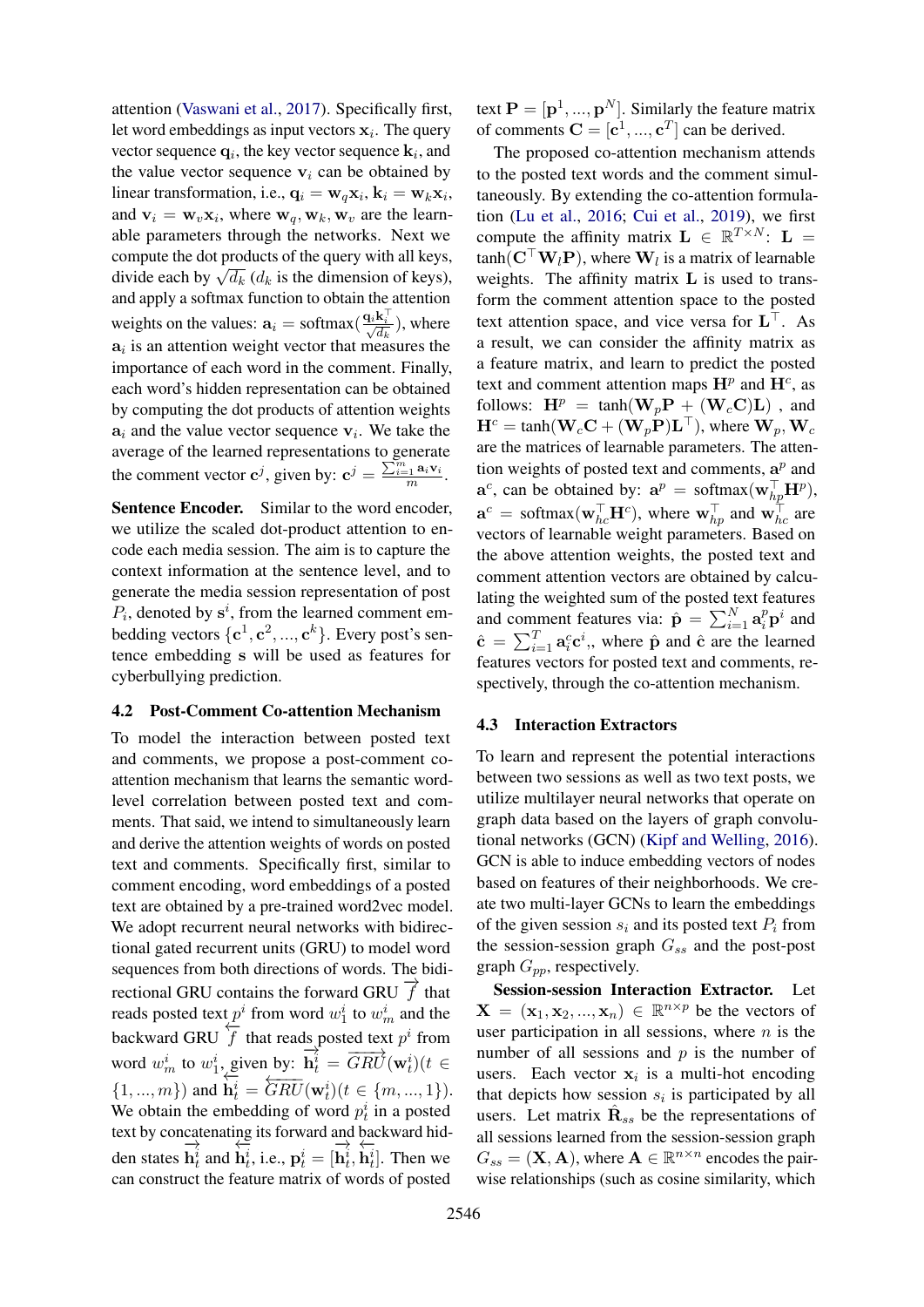is used by default) between sessions. We exploit GCN to learn  $\hat{\mathbf{R}}_{ss}$ . GCN contains one input layer, several propagation layers, and the final output layer [\(Kipf and Welling,](#page-8-13) [2016\)](#page-8-13). At deeper layers, the nodes indirectly receive more information from farther nodes in the graph. Given the input feature matrix  $X^{(0)} = X$  and the graph structure matrix A, GCN performs the layer-wise propagation in hidden layers via  $\mathbf{X}^{(k+1)} = \rho(\hat{\mathbf{A}}\mathbf{X}^{(k)}\mathbf{W}^{(k)})$ , where  $k = 0, 1, ..., K - 1$  and  $\mathbf{W}^{(k)}$  is the matrix of learnable parameters in the k-th layer.  $\rho$  is a non-linear activation function, such as ReLU, and  $X^{(k+1)}$  denotes the activation output in the  $k$ -th layer. A is the normalized symmetric adjacency matrix,  $\hat{A} =$  ${\bf D}^{-\frac{1}{2}}{\bf A}{\bf D}^{-\frac{1}{2}}$ , where  ${\bf D} = diag(d_1, d_2, ..., d_n)$  is a diagonal matrix with  $d_i = \sum_{j=1}^n \mathbf{A}_{ij}$ . Finally, the graph representations  $\hat{\mathbf{R}}_{ss} = [\hat{\mathbf{r}}_{ss}]$  can be obtained from the output layer that uses *softmax* as the activation function.

Post-post Interaction Extractor. Similar to *session-session interaction extractor*, we depict each posted text in the graph  $G_{pp}$  as a real-valued vector  $x_i$  by using the word embedding vector of post  $P_i$  as the initial feature. By performing GCNs as aforementioned, we can derive the graph representations of all posts, denoted by  $\hat{\mathbf{R}}_{pp} = [\hat{\mathbf{r}}_{pp}]$ .

#### 4.4 Cyberbullying Prediction

By concatenating the sentence embedding vector s, the post-comment co-attention feature vectors  $\hat{p}$  and  $\hat{c}$ , the session interaction representation  $\hat{\mathbf{r}}_{ss}$ , and the post interaction representation  $\hat{\mathbf{r}}_{pp}$ , we generate the prediction via a fully-connected layer, given by:  $\hat{\mathbf{y}} = \sigma([\hat{\mathbf{p}}, \hat{\mathbf{c}}, \mathbf{s}, \hat{\mathbf{r}}_{ss}, \hat{\mathbf{r}}_{pp}]\mathbf{W}_f + \mathbf{b}_f),$ where  $\hat{y}$  is the predicted probability vector indicating the predicted probability of label 1 (i.e., cyberbullying).  $W_f$  and  $b_f$  are the learnable parameters and biases.  $\sigma$  is the sigmoid function.  $y \in \{0, 1\}$ denotes the ground-truth label of media sessions. The goal is to minimize the cross-entropy loss function:  $\mathcal{L}(\Theta) = -y \log(\hat{\mathbf{y}}) - (1 - y) \log(1 - \hat{\mathbf{y}}),$ where  $\Theta$  denotes all parameters of the network. The parameters in the network are learned through the *Adam* optimizer [\(Kingma and Ba,](#page-8-14) [2014\)](#page-8-14), which is an adaptive learning rate method that uses estimations of first and second moments of gradient to adapt the learning rate for each weight of the neural network. We choose *Adam* since it is generally regarded as being fairly robust and effective to the choice of the hyperparameters, and it is widely used for training neural networks.

<span id="page-4-1"></span>Table 1: Statistics of Instagram and Vine datasets.

| Datasets       | Instagram | Vine   |
|----------------|-----------|--------|
| # Sessions     | 2,211     | 882    |
| # Bullying     | 676       | 283    |
| # Non-Bullying | 1,535     | 599    |
| # Comments     | 159,277   | 70,385 |
| # Users        | 72,176    | 25,699 |

#### 5 Experiments

We aim to answer the following evaluation questions. EQ1: Can HENIN improve the cyberbullying media session *classification performance*? EQ2: How effective is *each component* of HENIN? EQ3: Is HENIN able to perform accurate *early* detection of cyberbullying sessions? EQ4: Can HENIN highlight comments that can *explain why* a media session is detected as cyberbullying?

#### <span id="page-4-0"></span>5.1 Datasets and Settings

We use two social media datasets whose statistics is shown in Table [1.](#page-4-1) One is Instagram dataset [\(Hos](#page-8-15)[seinmardi et al.,](#page-8-15) [2015,](#page-8-15) [2016\)](#page-8-16), which contains image description and user comments. The other is Vine [\(Rafiq et al.,](#page-8-17) [2015,](#page-8-17) [2016\)](#page-8-18), which is a mobile application website that allows users to record and edit a few seconds looping videos. The texts of both datasets are in English.

We compare our HENIN model with several methods, including classification models such as Logistic Regression (LR) [\(Hosseinmardi et al.,](#page-8-15)  $2015$ ,  $2016$ ) and Random Forest ( $RF$ ) [\(Rafiq et al.,](#page-8-17) [2015,](#page-8-17) [2016\)](#page-8-18). We collect posted text and all related comments of the session as a document to embed the session to a latent space via pre-trained doc2vec model [\(Le and Mikolov,](#page-8-19) [2014\)](#page-8-19). Then we leverage the session representations as input features to train LR and RF classifiers. In addition, we also compare HENIN with three end-to-end deep learning models, including RNN, GRU, and GRU with attention GRU+A. We also compare HENIN with a recent advance CONcISE [\(Yao et al.,](#page-9-3) [2019\)](#page-9-3), which has a sequential hypothesis testing-based mechanism to produce timely and accurate detection of cyberbullying. For a fair comparison with CONcISE, we follow their settings by using their suggested key terms: "ugly", "shut", "suck", "gay", "beautiful", "sick", 'bitch", 'work", "hate", and "fuck."

We provide the hyperparameter settings to enable the reproducibility. (1) The maximum number of words per comment MAX COM WORD LEN=10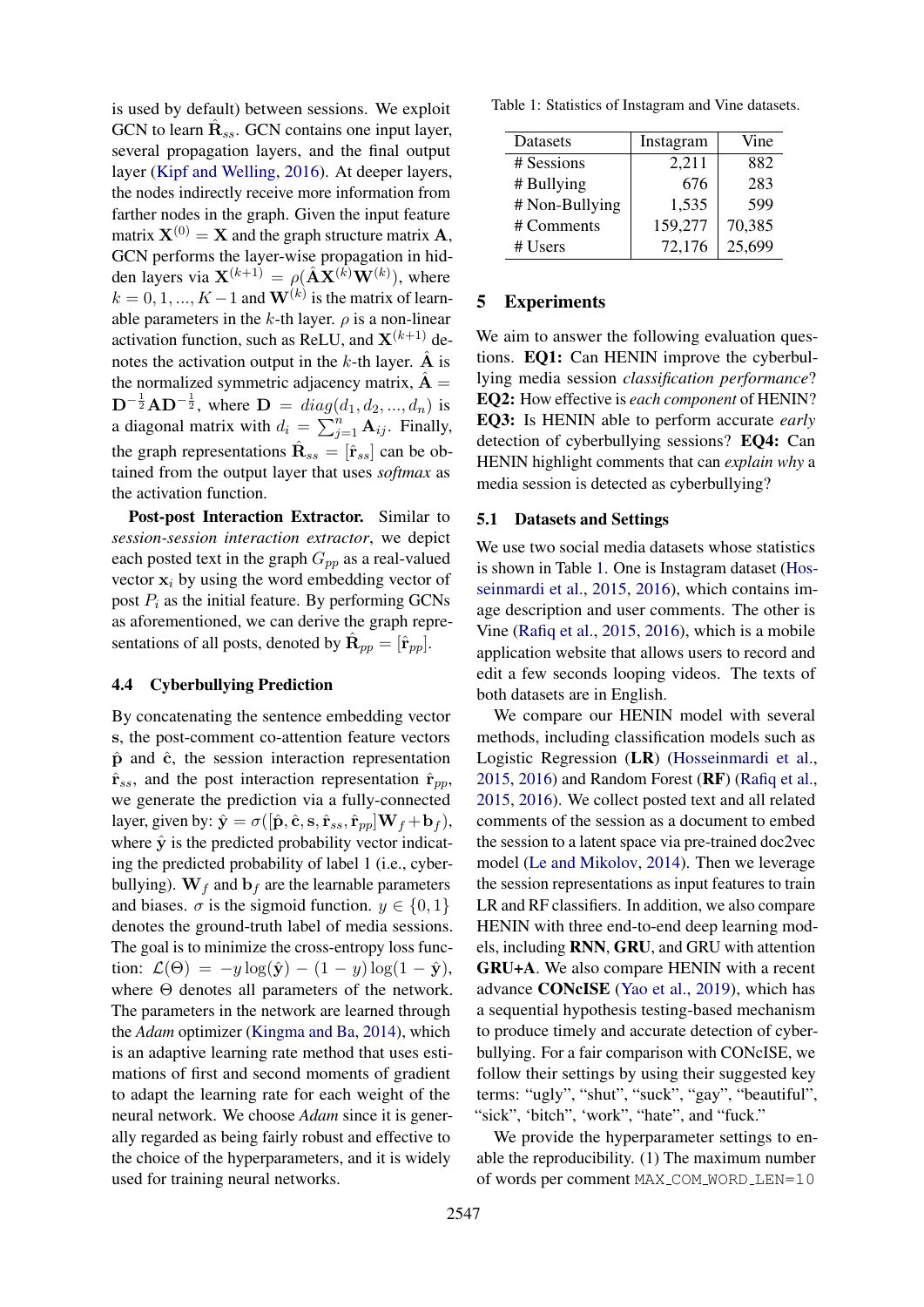<span id="page-5-0"></span>

Figure 3: Results of ablation analysis for HENIN.

and 6 on Instagram and Vine, respectively, according to the median of all comments' length. (2) The maximum length of user comments MAX\_COM\_LEN=75 and 80 on Instagram and Vine, respectively. (3) The dimension of word embeddings d=300. (4) The number of GCN layers is 3. (5) The matrix A for GCN is constructed by pairwise cosine similarity between posts and sessions.

# 5.2 Cyberbullying Detection Performance

To answer EQ1, we first compare our HENIN with baseline methods. To evaluate the performance of cyberbullying detection methods, we use the following metrics, which are commonly used to evaluate classifiers: Accuracy (Acc), Precision (Pre), Recall (Rec), and F1-Score (F1). To have the experiments be more robust and reliable, we randomly choose 80% of media sessions for training and the remaining 20% for testing. We repeat the process 5 times, and report the average values. The results are shown in Table [2.](#page-6-0) We can find that the proposed HENIN consistently outperforms the competing methods across two datasets on Accuracy, Recall, and F1, i.e., except for the metric of Precision. Although RF and RNN lead to higher scores in Precision in Instagram and Vince datasets, respectively, their performance in other metrics is not stable. It is also worthwhile to notice that models considering attention mechanisms, i.e., HENIN and GRU+A, tend to produce better performance. This implies the importance of modeling contextual correlation and contribution at either word or sentence level on the detection of cyberbullying.

#### <span id="page-5-3"></span>5.3 Ablation Analysis for HENIN

To answer EQ2, we further investigate the effect of each component in the proposed HENIN model. We aim at evaluating the following reduced variants of HENIN. (1) -A: HENIN without the Post-Comment co-attention component, (2) -G: HENIN without the GCN components, (3) -C: HENIN with-

<span id="page-5-1"></span>

<span id="page-5-2"></span>Figure 4: Effect of comments' fraction on Instagram.



Figure 5: Effect of comments' fraction on Vine.

out the Comment Encoder, (4) -AG: HENIN without the Post-Comment co-attention and GCN components, and (5) -CG: HENIN without the Comment Encoder and GCN components.

The results are shown in Figure [3.](#page-5-0) The ablation analysis of HENIN brings two insights. First, all of the three components (i.e., comment encoder, session-session and post-post interactions, and posted text-comment co-attention) contribute apparently to the performance improvement. Second, When the model without considering the representations learned from session and post interactions, the performance reduces 14% and 9.6% in terms of F1-Score and Accuracy metrics on Instagram, and 30.7% and 6% on Vine. In other words, "-G" models hurt the performance most. The results suggest that modeling interactions between sessions and between posts through GCNs in HENIN is important.

## 5.4 Early Detection of Cyberbullying

To answer EQ3, we examine whether HENIN can accurately detect cyberbullying sessions at early stages. In other words, we aim to understand how a model performs given only a partial proportion of observed comments. Here we choose GRU as the baseline for comparison. Specifically, for each media session, we sort all comments by response time, then choose various fractions of comments into the training and testing sets. We utilize *Precision@k* and *Accuracy* as the evaluation metrics,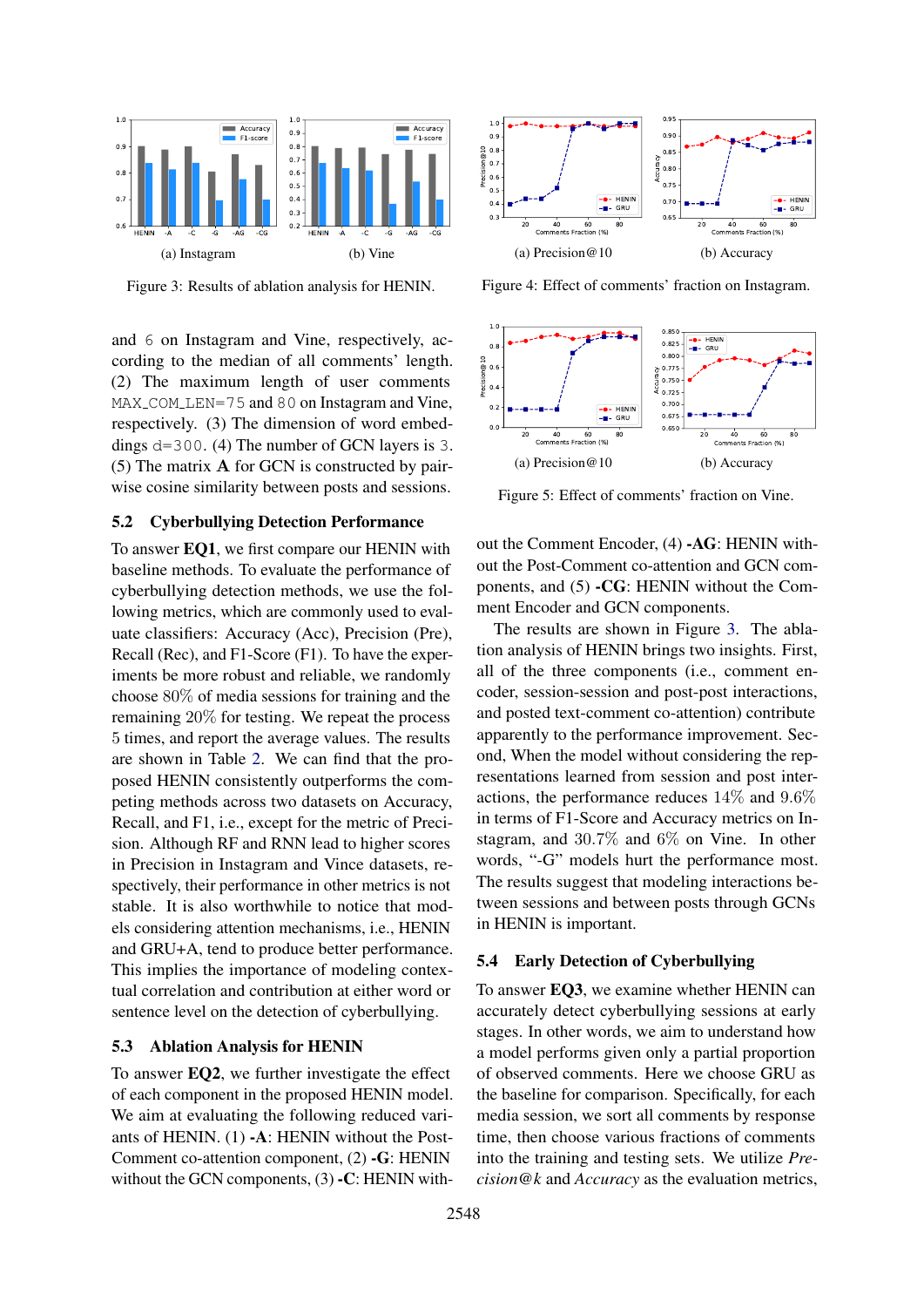<span id="page-6-0"></span>

| Table 2: The main performance comparison in four metrics for cyberbullying detection on two datasets. Note that |  |
|-----------------------------------------------------------------------------------------------------------------|--|
| the best model and the second model are highlighted by <b>bold</b> and <i>underline</i> , respectively.         |  |

| Datasets  | Metrics | <b>CONCISE</b> | <b>RNN</b> | GRU   | GRU+A | LR    | RF    | <b>HENIN</b> |
|-----------|---------|----------------|------------|-------|-------|-------|-------|--------------|
|           | Acc     | 0.627          | 0.782      | 0.815 | 0.884 | 0.840 | 0.805 | 0.902        |
| Instagram | Pre     | 0.388          | 0.817      | 0.846 | 0.835 | 0.792 | 0.901 | 0.889        |
|           | Rec     | 0.381          | 0.376      | 0.496 | 0.781 | 0.652 | 0.405 | 0.829        |
|           | F1      | 0.384          | 0.507      | 0.569 | 0.805 | 0.715 | 0.559 | 0.838        |
| Vine      | Acc     | 0.603          | 0.706      | 0.747 | 0.797 | 0.788 | 0.786 | 0.804        |
|           | Pre     | 0.363          | 0.830      | 0.773 | 0.757 | 0.748 | 0.751 | 0.821        |
|           | Rec     | 0.376          | 0.190      | 0.309 | 0.559 | 0.512 | 0.498 | 0.643        |
|           | F1      | 0.369          | 0.245      | 0.418 | 0.636 | 0.608 | 0.597 | 0.676        |

where  $k = 10$ . The results are shown in Figure [4](#page-5-1) and Figure [5.](#page-5-2) From the figures, we can see that, our proposed HENIN can achieve much better performance when the observed comments are quite a few (i.e., the fraction of comments is low than 40%). In contrast, GRU model needs at least 50% comments on both datasets to obtain the same good performance as HENIN. In short, we prove that HENIN is able to produce quite accurate early detection of cyberbullying sessions.

#### <span id="page-6-1"></span>1 2 3 4 5 6 7 8 9 10 Rank Order  $0.2 +$  $0.1 +$  $0.0$  $0.1$  $0.2$  $0.3 +$  $0.4 +$ Precision@10 Diff (a) Precision@10 1 2 3 4 5 6 7 8 9 10 Rank Order  $-0.2 +$ 0.0  $0.2 +$  $0.4 +$ 0.6 NDCG@10 Diff (b) NDCG@10

#### 5.5 Explainability and Case Study

Explainability. To answer EQ4, we evaluate the performance of the explainability of our *HENIN* model from the perspective of comments. We choose *GRU+A* as the baselines for comment explainability since it can learn attention weights for comments as a kind of explainability. Specifically, we want to see if the top-ranked explainable comments determined by our HENIN are more likely to be related to the major contexts in cyberbullying media sessions. We randomly choose 10 media sessions, which contains at least 20 but not more than 50 comments, to evaluate the explainability ranking list of the comment *RC*. Then we denote the ground-truth ranking list by rating the explainability score from  $\{0, 1, 2, 3, 4\}$  for each comment, where 0 means "not explainable at all", 1 means "not explainable", 2 means "neutral", 3 means "somewhat explainable", and 4 means "highly explainable (highly malicious)." We invite three domain experts to perform the ground-truth ratings for every comment. The average rating scores are used to generate the ranking list. Therefore, for each media session, we have two lists of top-k comments,  $L^{(1)} = \{L_1^{(1)}\}$  $\{1, L_2^{(1)}, ..., L_k^{(1)}\}$ by HENIN, and  $L^{(2)} = \{L_1^{(2)}\}$  $\{L_{1}^{(2)}, L_{2}^{(2)}, ..., L_{k}^{(2)}\}$  by  $GRU+A$ . The top- $k$  comments are ranked and sesion@10 and mean NDCG@10 (in the y-axis) for the results between HENIN and GRU+A in Vine dataset. lected using the comment attention weights from high to low. To estimate the rank-aware explainability of comments, we utilize *Normalized Dis-*

Figure 6: The discrepancy histograms of mean Preci-

*counted Cumulative Gain* (NDCG) [\(Jarvelin and](#page-8-20) ¨ Kekäläinen, [2002\)](#page-8-20) and *Precision@k* as the evaluation metrics. We empirically set  $k = 10$ .

The results are shown in Figure [6,](#page-6-1) where media sessions are sorted by the discrepancy in the metrics between two methods, i.e., NDCG@k(HENIN)−NDCG@k(GRU+A), in a descending order. From the figures, we can have two observations. First, among 10 Vine media sessions, HENIN obtains higher precision scores than GRU+A for 6 cases. The overall mean precision scores over 10 cases for HENIN and GRU+A are 0.51 and 0.41, respectively. Second, similar results can be found on NDCG scores. HENIN is superior to GRU+A on 7 cases, and two cases have equal NDCG scores. The overall mean NDCG scores over 10 cases for HENIN and GRU+A are 0.57 and 0.36, respectively. These results demonstrate that the attention weights of HENIN are able to highlight more evidential comments than GRU+A, and its explainability can be verified.

Case Study. We further demonstrate the explainable comments that HENIN correctly ranks high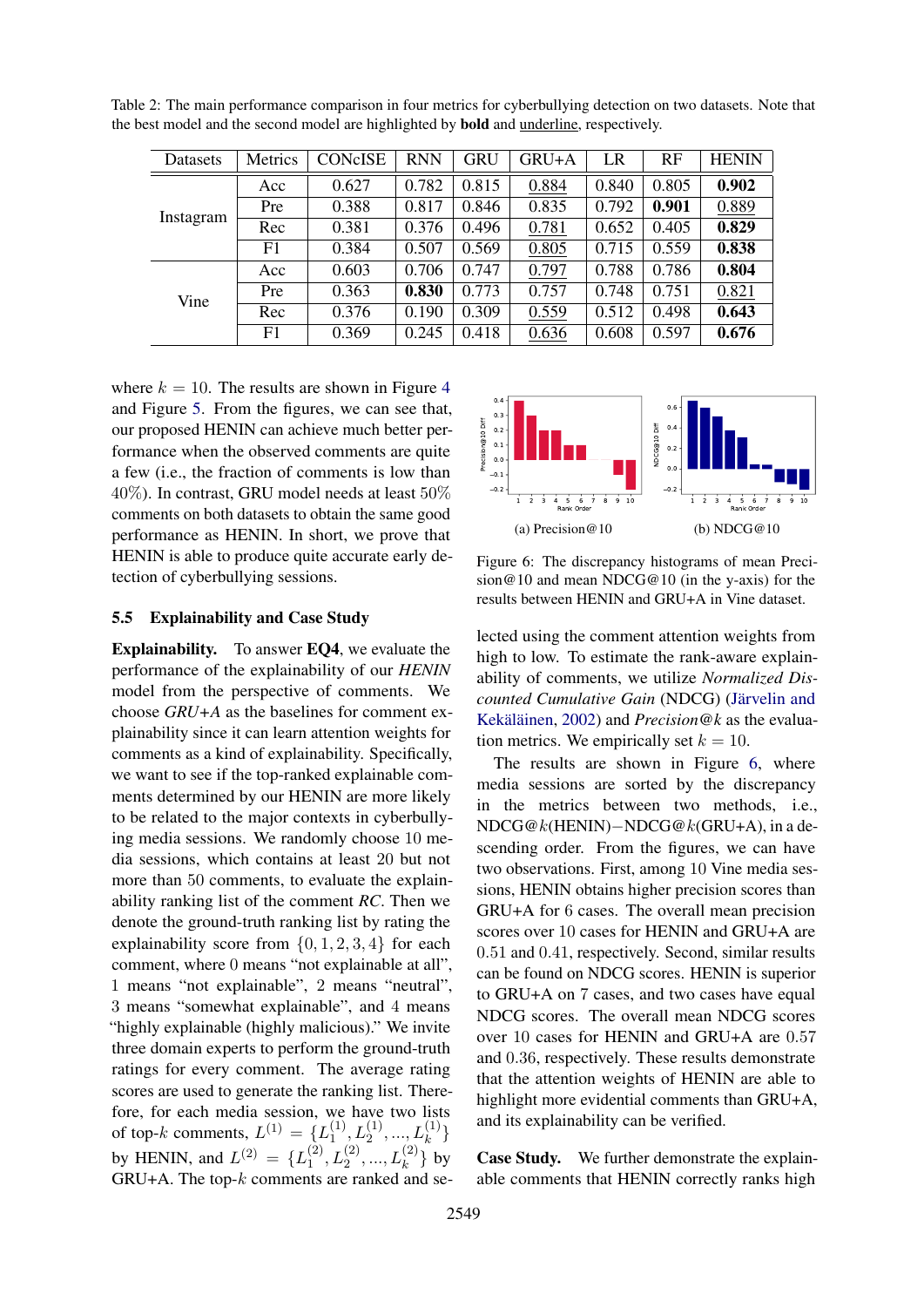<span id="page-7-0"></span>

|                         | <b>Posted text</b><br>30 comments<br>Lets go in the hallway right now bitch |                                                                                          |  |  |  |  |  |
|-------------------------|-----------------------------------------------------------------------------|------------------------------------------------------------------------------------------|--|--|--|--|--|
|                         | Top-7 comments ranked by HENIN                                              |                                                                                          |  |  |  |  |  |
|                         | <b>Rank AttW</b>                                                            | <b>Comments</b>                                                                          |  |  |  |  |  |
| 1                       |                                                                             | <b>1.421</b> What a bitch tell him to hmu and ill kill his bitch ass for hitting a woman |  |  |  |  |  |
| $\overline{\mathbf{2}}$ |                                                                             | 0.219 if a bitch hit a nigga wit a object damn right we gon retaliate                    |  |  |  |  |  |
| 3                       |                                                                             | 0.127 When ugly girl try play flight with cute boiltshanabishh Axi Esete                 |  |  |  |  |  |
| 4                       |                                                                             | 0.077 That weak ass punch Imao Michael Featherston                                       |  |  |  |  |  |
| 5                       |                                                                             | 0.074 She had no business hitting him wit anything period                                |  |  |  |  |  |
| 6                       |                                                                             | 0.072 Laurie us to the kid with the mole on his face                                     |  |  |  |  |  |
| 7                       |                                                                             | 0.070 Court-dawg Jimecia Bandy Donishia Phillips                                         |  |  |  |  |  |

Figure 7: The top-7 comments highlighted by HENIN.

but GRU+A misses. These cases are presented in Figure [7.](#page-7-0) We can find that: (1) our HENIN can rank more evidential comments higher than non-explainable comments. For example, the top-1 comment "What a bitch tell him to hmu and ill kill his bitch ass for hitting a woman" contains explicit vulgar and malicious texts that can explain why this media session detected as cyberbullying. (2) We can give higher attention weights to explainable comments than those neutral and unrelated comments. For example, the unrelated comment "Court-dawg Jimecia Bandy Donishia Phillips" has an attention weight 0.070, which is lower than an explainable comment "if a bitch hit a nigga wit a object damn right we gon retaliate" with attention weight 0.219. Therefore, the latter comment is selected to be a more important evidence for cyberbullying prediction. In short, HENIN is able to not only accurately detect cyberbullying sessions, but also highlight evidential comments as explanations.

#### 5.6 HENIN Hyperparameter Analysis

Since we have shown that the graph-based interactions between sessions and between posts have a great impact on the detection (Section [5.3\)](#page-5-3), we further aim to investigate how different hyperparameters of GCNs affect the performance. Here we study two hyperparameters. One is the number of GCN layers. The other is the choice of similarity measures in constructing the matrix A for GCN. The results on stacking the different number of GCN layers are shown in Table [3.](#page-7-1) We can see that stacking more GCN layers leads to performance improvement by around 1.1% in terms of F1 on Instagram and 2.2% on Vine.

The weight matrix A for GCN is obtained by calculating the similarity for all pairs of nodes in the graph. We compare three commonly similarity measures, Cosine similarity:  $cos(\mathbf{x}_i, \mathbf{x}_j)$  =  $\mathbf{x}_i\!\cdot\!\mathbf{x}_j$  $\frac{\mathbf{x}_i \cdot \mathbf{x}_j}{\|\mathbf{x}_i\| \|\mathbf{x}_j\|}$ , Jaccard similarity:  $\text{jac}(\mathbf{x}_i, \mathbf{x}_j)$  =  $\frac{\sum_{\mathbf{x}_i} \mathbf{x}_j}{\sum_{\mathbf{x}_j} \sum_{\mathbf{x}_j - \sum_{\mathbf{x}_i} \mathbf{x}_j}$ , and Euclidean similarity: euc =

<span id="page-7-1"></span>Table 3: Effect of the number of GCN layers.

| Dataset                       |             | Instagram     | Vine  |       |  |
|-------------------------------|-------------|---------------|-------|-------|--|
|                               | Acc         | F1            | Acc   | F1    |  |
| $\text{Hayers}=1$ 0.896 0.827 |             |               | 0.803 | 0.672 |  |
| $\#layers = 2$                | 0.896 0.829 |               | 0.797 | 0.654 |  |
| $\# \text{layers} = 3$        |             | $0.902$ 0.838 | 0.804 | 0.676 |  |

<span id="page-7-2"></span>Table 4: Effect of similarity measures in constructing matrix A depicting the graph for GCN.

| Dataset                                    |           | Instagram | Vine  |       |  |
|--------------------------------------------|-----------|-----------|-------|-------|--|
| ${\bf A}_{ij}$                             | F1<br>Acc |           | Acc   | F1    |  |
| $cos(\mathbf{x}_i, \mathbf{x}_j)$          | 0.894     | 0.823     | 0.806 | 0.668 |  |
| $\mathrm{jac}(\mathbf{x}_i, \mathbf{x}_j)$ | 0.893     | 0.824     | 0.811 | 0.673 |  |
| $euc(\mathbf{x}_i, \mathbf{x}_j)$          | 0.922     | 0.872     | 0.794 | 0.661 |  |

 $1-\bar{\mathrm{euc}}(\mathbf{x}_i, \mathbf{x}_j) = 1 - \bar{N}(\sqrt{\sum(\mathbf{x}_i - \mathbf{x}_j)^2})$  (euc and  $\overline{N}$  denote normalization to [0,1]). The results are shown in Table [4.](#page-7-2) We can see that on the Instagram dataset, using Euclidean similarity can improve the performance by 4.9% and 2.8% in terms of F1 and Accuracy, respectively. On the Vine dataset, using Jaccard similarity outperform than the other two measures by improving 1.2% and 1.7% in terms of F1 and Accuracy, respectively. The results suggest that in different datasets, we need to choose the proper similarity measure to construct the weight matrix as the performance can be affected.

#### 6 Conclusion

Cyberbullying detection on social media attracts growing attention in recent years. It is also crucial to understand why a media session is detected as cyberbullying. Thus we study the novel problem of explainable cyberbullying detection that aims at improving detection performance and highlighting explainable comments. We propose a novel deep learning-based model, HEterogeneous Neural Interaction Networks (HENIN), to learn various feature representations from comment encodings, post-comment co-attention, and graph-based interactions between sessions and posts. Experimental results exhibit both promising performance and evidential explanation of HENIN. We also find that the learning of graph-based session-session and post-post interactions contributes most to the performance. Such results can encourage future studies to develop advanced graph neural networks in better representing the interactions between heterogeneous information. In addition, it is worthwhile to further model information propagation and tem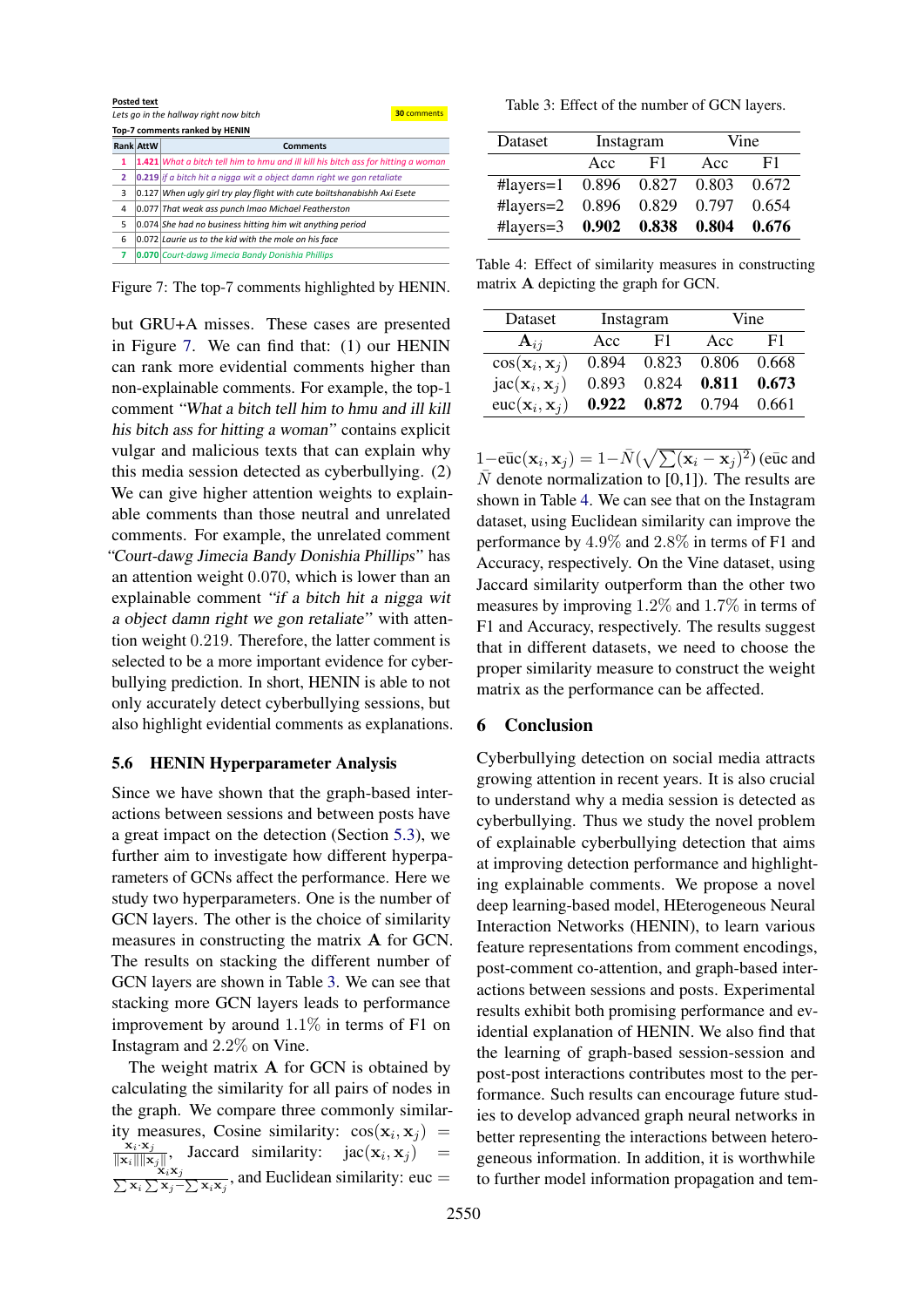poral correlation of comments in the future.

## Acknowledgments

This work is supported by Ministry of Science and Technology (MOST) of Taiwan under grants 109-2636-E-006-017 (MOST Young Scholar Fellowship) and 109-2221-E-006-173, and also by Academia Sinica under grant AS-TP-107-M05.

## References

- <span id="page-8-9"></span>Lu Cheng, Ruocheng Guo, Yasin Silva, Deborah Hall, and Huan Liu. 2019a. Hierarchical attention networks for cyberbullying detection on the instagram social network. In *Proceedings of the 2019 SIAM International Conference on Data Mining*, pages 235– 243. SIAM.
- <span id="page-8-8"></span>Lu Cheng, Jundong Li, Yasin N Silva, Deborah L Hall, and Huan Liu. 2019b. Xbully: Cyberbullying detection within a multi-modal context. In *Proceedings of the Twelfth ACM International Conference on Web Search and Data Mining*, pages 339–347.
- <span id="page-8-12"></span>Limeng Cui, Kai Shu, Suhang Wang, Dongwon Lee, and Huan Liu. 2019. defend: A system for explainable fake news detection. In *Proceedings of the 28th ACM International Conference on Information and Knowledge Management*, pages 2961–2964. ACM.
- <span id="page-8-6"></span>Maral Dadvar and Franciska De Jong. 2012. Cyberbullying detection: a step toward a safer internet yard. In *Proceedings of the 21st International Conference on World Wide Web*, pages 121–126.
- <span id="page-8-2"></span>Maral Dadvar, FMG de Jong, Roeland Ordelman, and Dolf Trieschnigg. 2012. Improved cyberbullying detection using gender information. In *Proceedings of the Twelfth Dutch-Belgian Information Retrieval Workshop (DIR 2012)*. University of Ghent.
- <span id="page-8-7"></span>Maral Dadvar, Dolf Trieschnigg, Roeland Ordelman, and Franciska de Jong. 2013. Improving cyberbullying detection with user context. In *European Conference on Information Retrieval*, pages 693–696. Springer.
- <span id="page-8-5"></span>Harsh Dani, Jundong Li, and Huan Liu. 2017. Sentiment informed cyberbullying detection in social media. In *Joint European Conference on Machine Learning and Knowledge Discovery in Databases*, pages 52–67. Springer.
- <span id="page-8-0"></span>Karthik Dinakar, Birago Jones, Catherine Havasi, Henry Lieberman, and Rosalind Picard. 2012. Common sense reasoning for detection, prevention, and mitigation of cyberbullying. *ACM Transactions on Interactive Intelligent Systems (TiiS)*, 2(3):18.
- <span id="page-8-1"></span>Sameer Hinduja and Justin W Patchin. 2014. *Bullying beyond the schoolyard: Preventing and responding to cyberbullying*. Corwin Press.
- <span id="page-8-15"></span>Homa Hosseinmardi, Sabrina Arredondo Mattson, Rahat Ibn Rafiq, Richard Han, Qin Lv, and Shivakant Mishra. 2015. Analyzing labeled cyberbullying incidents on the instagram social network. In *International conference on social informatics*, pages 49– 66. Springer.
- <span id="page-8-16"></span>Homa Hosseinmardi, Rahat Ibn Rafiq, Richard Han, Qin Lv, and Shivakant Mishra. 2016. Prediction of cyberbullying incidents in a media-based social network. In *2016 IEEE/ACM International Conference on Advances in Social Networks Analysis and Mining (ASONAM)*, pages 186–192. IEEE.
- <span id="page-8-20"></span>Kalervo Järvelin and Jaana Kekäläinen. 2002. Cumulated gain-based evaluation of ir techniques. *ACM Transactions on Information Systems (TOIS)*, 20(4):422–446.
- <span id="page-8-14"></span>Diederik P Kingma and Jimmy Ba. 2014. Adam: A method for stochastic optimization. *arXiv preprint arXiv:1412.6980*.
- <span id="page-8-13"></span>Thomas N Kipf and Max Welling. 2016. Semisupervised classification with graph convolutional networks. *arXiv preprint arXiv:1609.02907*.
- <span id="page-8-19"></span>Quoc Le and Tomas Mikolov. 2014. Distributed representations of sentences and documents. In *International conference on machine learning*, pages 1188– 1196.
- <span id="page-8-11"></span>Jiasen Lu, Jianwei Yang, Dhruv Batra, and Devi Parikh. 2016. Hierarchical question-image co-attention for visual question answering. In *Advances In Neural Information Processing Systems*, pages 289–297.
- <span id="page-8-10"></span>Tomas Mikolov, Ilya Sutskever, Kai Chen, Greg S Corrado, and Jeff Dean. 2013. Distributed representations of words and phrases and their compositionality. In *Advances in neural information processing systems*, pages 3111–3119.
- <span id="page-8-3"></span>Vinita Nahar, Xue Li, and Chaoyi Pang. 2013. An effective approach for cyberbullying detection. *Communications in Information Science and Management Engineering*, 3(5):238.
- <span id="page-8-4"></span>Parma Nand, Rivindu Perera, and Abhijeet Kasture. 2016. "how bullying is this message?": A psychometric thermometer for bullying. In *Proceedings of COLING 2016, the 26th International Conference on Computational Linguistics: Technical Papers*, pages 695–706.
- <span id="page-8-17"></span>Rahat Ibn Rafiq, Homa Hosseinmardi, Richard Han, Qin Lv, Shivakant Mishra, and Sabrina Arredondo Mattson. 2015. Careful what you share in six seconds: Detecting cyberbullying instances in vine. In *Proceedings of the 2015 IEEE/ACM International Conference on Advances in Social Networks Analysis and Mining 2015*, pages 617–622. ACM.
- <span id="page-8-18"></span>Rahat Ibn Rafiq, Homa Hosseinmardi, Sabrina Arredondo Mattson, Richard Han, Qin Lv, and Shivakant Mishra. 2016. Analysis and detection